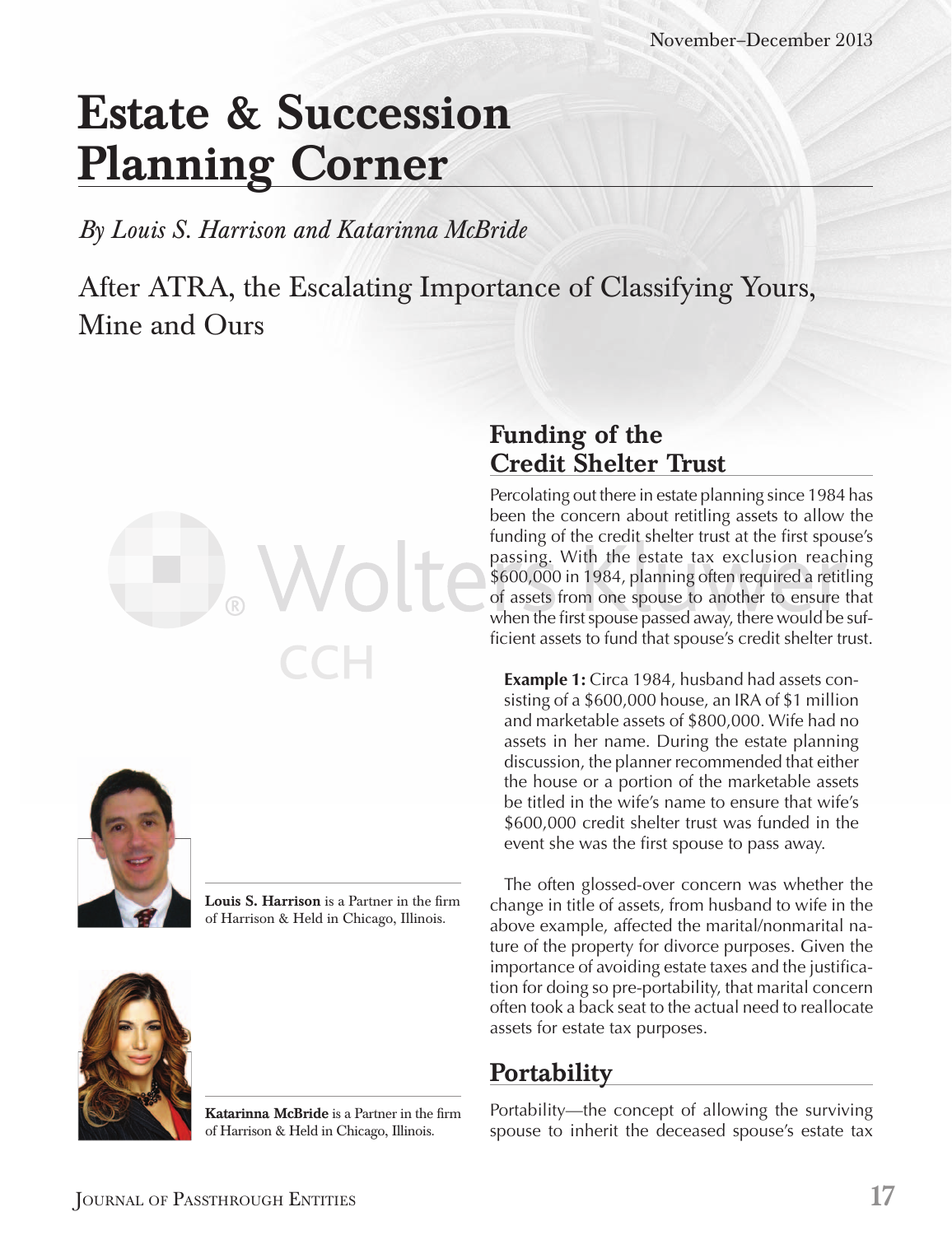exclusion—decreases the necessity of reallocating assets as between spouses to maximize the use of the estate tax exclusion. A determination of whether to rely on portability is itself a sophisticated analysis, but now the marital/nonmarital concerns related to asset transfers between spouses needs to be considered further because no longer is it a necessity to transfer assets to ensure full use of the estate tax exclusion.

#### **Titling**

Title is possession. And possession is nine-tenths of the law. But title does not in and of itself determine whether property is marital or nonmarital.<sup>1</sup>

**Example 2:** During marriage, wife is the sole breadwinner and titles all earnings in her own

name. Despite owning all assets, these assets are marital because they were earned in the traditional sense (not from separate assets) during marriage.

The issue that needs to be examined, however, is whether a *change* in titling

transmogrifies—in the marital sense, "transmutes"—the nature of the property from one classification to another.<sup>2</sup>

**Example 3:** If husband brings into the marriage \$1 million of separate assets, and during the marriage gifts those assets to his wife, has that gift changed the nature of the property from the husband's separate property to the wife's separate property? Yes, if the husband intends to make this distinction *via* the gift; no, possibly, if the intent is merely to change title for estate planning purposes (discussed below).

## **Linked Together by Marriage, but My Assets Remain Mine**

A majority of the states have adopted a dual approach to classifying property as either "marital property" or "nonmarital property."<sup>3</sup> Property classified as marital property is property that both spouses are entitled to share in the event of divorce. Property that is classified as nonmarital is awarded to the owner-spouse.<sup>4</sup>

With spouses retitling their nonmarital assets

between themselves and titling property in joint ownership, the character and identity of nonmarital assets has become far more difficult to classify, and thereby more difficult to preserve. In marital property states,<sub>5</sub> the problem can be illustrated by the transfer of property to a species of trust known as the "joint trust."

Particularly complicated (or seemingly so) is the analysis of whether nonmarital property transferred to a joint trust results in the property losing its character as nonmarital property. In the joint-trust context, consider the argument if one spouse's property is transferred to a joint trust and falls under the control of the other spouse's unilateral withdrawal right.

**Example 4:** Spouse 1 contributes 90 percent of their individual property and spouse 2 contributes 10 percent of their individual property to a joint

> trust. Each spouse has the unilateral right to terminate the trust and withdraw an equal share of the property. On termination, all property is returned to the spouses as tenants in common. Because each spouse exercises their equal and unilateral right to termi-

nate, spouse 1 has arguably made a 40-percent gift to spouse 2 (90 percent initially contributed less 50 percent retained if trust is terminated). As to this 40 percent, if the property was spouse 1's individual, nonmarital property prior to transfer, has it now has become the nonmarital property of spouse 2 because of withdrawal right? Or, alternatively, does this property become marital property to be divided equally at the termination of the trust because it was titled jointly and became a gift to the marriage?

But the mere transfer to a joint trust is ambiguous as to result.

## **To Achieve Transmutation**

In making the determination as between marital or nonmarital property, courts apply a presumption that the title of the property is how the property should be classified; marital property (joint) or nonmarital property (separate). When title has changed from one estate to another, the courts will review whether

estate taxes and the justification for doing so pre-portability, that marital concern often took a back seat to the actual need to reallocate for estate tax purposes.

Given the importance of avoiding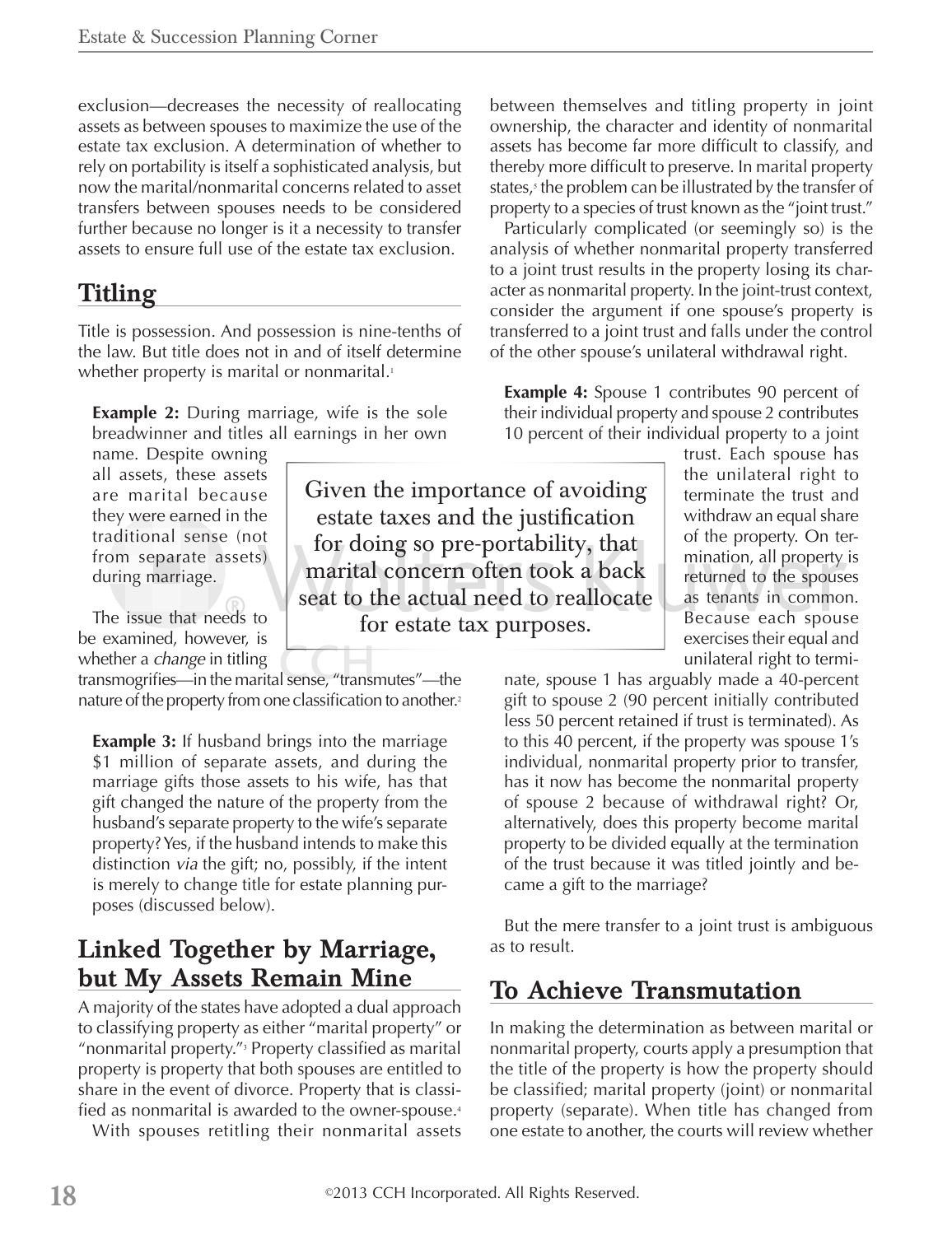the parties *intended* to make a gift from the one estate to the other, thereby transmuting from one classification to another.<sup>6</sup>

Therefore, a change in title, whether it is from one spouse to the other spouse, or from one spouse to both spouses, jointly, or the converse, will at minimum garner scrutiny on property division in divorce.

Consider then a separate document, signed by each of the parties, indicating that (i) transfers to a joint trust (or from one spouse to the other) are being done exclusively for estate planning purposes, (ii) are expressly not intended to transmute the property, and (iii) expressly providing that the character (classification as marital or nonmarital) of the property prior to the transfer will remain in-tact.<sup>7</sup> See Appendix A for an example.

More specifically, consider the following steps:

**Step one:** Know the state law to understand if there are any quirks in the state law that should be taken into account in drafting the intent agreement.

**Step two:** The parties, both represented by the same counsel, sign an agreement that all transfers (to the joint trust or otherwise) are being done exclusively for estate planning purposes, are not intended to transmute the property and that the character of property remains as prior to the transfer.

*Step three* (optional): Have the parties acknowledge in the agreement that the practitioner is representing both parties, and the parties consent to that representation, that the agreement may not be effective under state law to protect against transmutation and that the parties nevertheless intend for this document to prevent transmutation, to every degree possible.

**Step four:** Effectuate the transfer, but make sure the parties know to monitor the assets and reinvestments thereof. The parties should invoke

#### **Appendix A**

#### **Memorandum of Intent**

#### *Marital/Non-Marital Property Agreement*

We, John Jones and Jane Jones, husband and wife, have consulted with legal counsel to prepare our respective estate plans.

 $\mathbf{1}$   $\mathbf{1}$   $\mathbf{1}$   $\mathbf{1}$   $\mathbf{1}$   $\mathbf{1}$   $\mathbf{1}$   $\mathbf{1}$   $\mathbf{1}$   $\mathbf{1}$   $\mathbf{1}$ 

Part of the consultation addressed the estate tax benefits which may arise from severing joint tenancies, changing beneficiary designations and transferring various assets, so that the first of us to die may more strategically use the estate and generation-skipping transfer tax-free amount then available, or maximize basis step-up opportunities.

The consultation also made us aware that absent an agreement between us, some changes which may be beneficial for estate tax purposes may be argued to alter our respective rights in the event of dissolution of our marriage.

This Agreement is executed to document our intent that all changes made now or in the future to maximize potential estate tax savings or to avoid probate, specifically including (but not limited to) title to [our primary residence], shall not alter our respective rights upon dissolution of marriage.

Assets and benefits acquired as marital property during our marriage shall remain as marital property without regard to which of us may be in title, and without regard to transfers between us or to or from trusts or other entities controlled by either of us. Similarly, assets and benefits currently held or acquired in the future as non-marital property shall remain as non-marital property without regard to which of us may be in title, and without regard to similar transfers.

Executed at \_\_\_\_\_\_\_\_\_\_\_\_\_\_, Illinois, on \_\_\_\_\_\_\_\_\_\_\_\_\_\_\_\_\_\_\_, \_\_\_\_\_\_\_.

John Jones Jane Jones

 $\overline{a}$